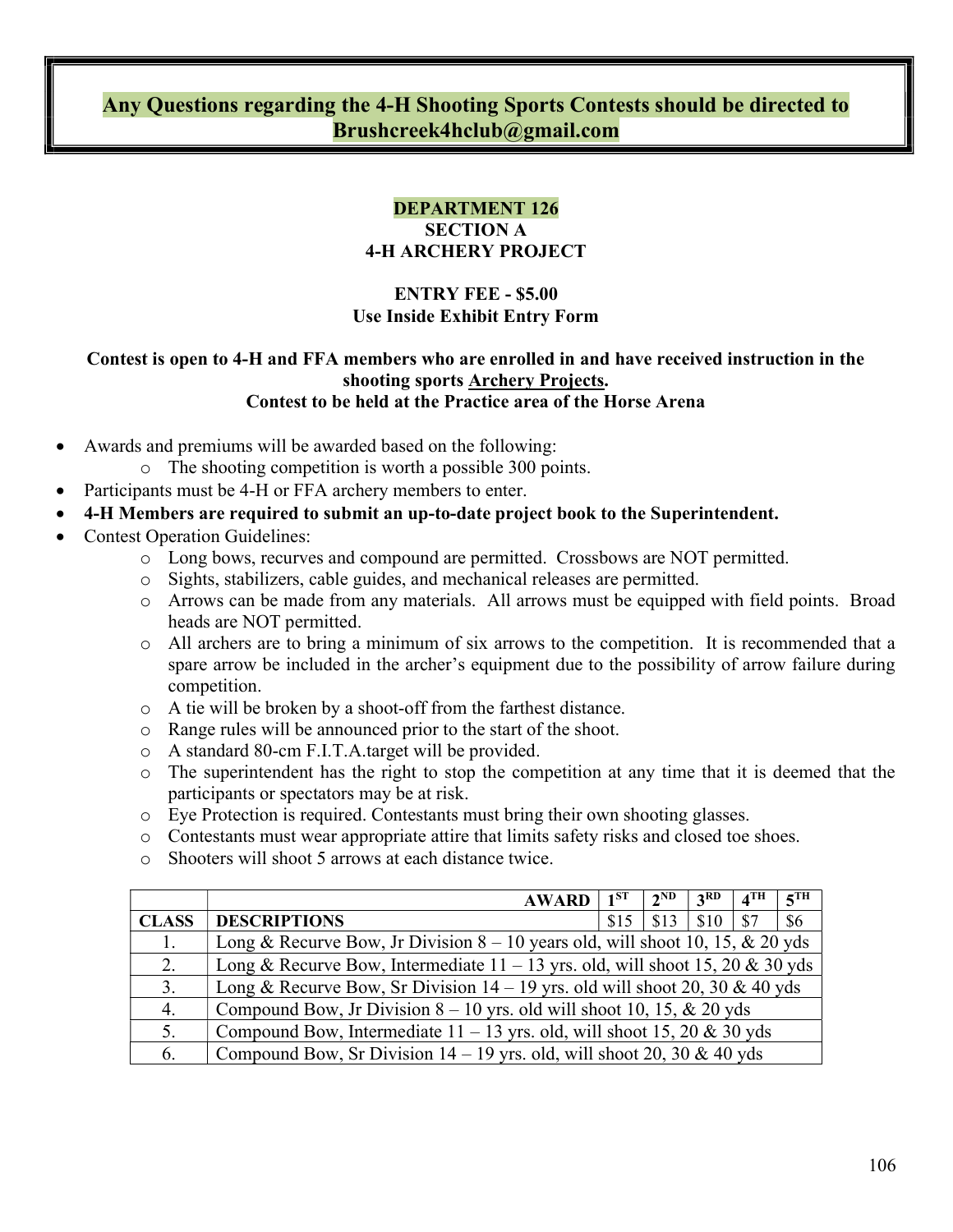#### DEPARTMENT 126 SECTION B 4-H SHOTGUN CONTEST ENTRY FEE - \$5.00 Use Inside Exhibit Entry Form

#### Contest is open to 4-H and FFA members, ages 12 and older, who are enrolled in and have received instruction in the shooting sports Shot Gun Project Contest to be held at Sportsman's Association of Greensburg

- All contestants must have demonstrated his/her ability in safe handling of firearms on the range to the satisfaction of the certified shotgun instructor prior to the contest.
- NEW Members are required to submit an up-to-date project book to the Superintendent.
- Eye and ear protection are required. Contestant must bring their own ear protection and shooting glasses.
- Shooters are to provide shotguns and ammunition.
- The superintendent has the right to stop the contest at any time that it is deemed that the participants may be at risk.
- Contestants will be responsible for shooting fees charged by Greensburg Sportsman's Association.

|        | <b>AWARD</b>                                  | 1ST | 2ND | 2RD | ⊿TH | $\epsilon$ TH |
|--------|-----------------------------------------------|-----|-----|-----|-----|---------------|
| CLASS- | <b>DESCRIPTIONS</b>                           |     |     |     |     |               |
|        | $12 - 15$ years of age as of the current year |     |     |     |     |               |
| ـ ت    | 16 - 18 years of age as of the current year   |     |     |     |     |               |

## DEPARTMENT 126

#### SECTION C 4-H .22 RIFLE CONTEST ENTRY FEE - \$5.00 Use Inside Exhibit Entry Form

#### This contest is open to 4-H and FFA members who are enrolled in and have received instruction in the shooting sports .22 Rifle Project – ages 10 and older. Contest to be held at Sportsman's Association of Greensburg

- Each contestant must have demonstrated his/her ability in safe handling of firearms on the range to the satisfaction of the certified rifle instructor prior to the contest.
- ALL Members are required to submit an up-to-date project book to the Superintendent.
- Eye and ear protection are required. Contestant must bring their own ear protection and shooting glasses.
- Shooters are to provide their own rifles. Peep rear sights and aperture front sights are to be used. No scopes permitted. Slings and shooting jackets are permitted. The superintendent has the right to deny use of any additional or unusual equipment.
- Ammunition and targets will be provided.
- The superintendent has the right to stop the contest at any time that it is deemed that the participants may be at risk.
- Course of fire: Ten rounds in each of three positions
	- o Prone
	- o Kneeling
	- o Standing